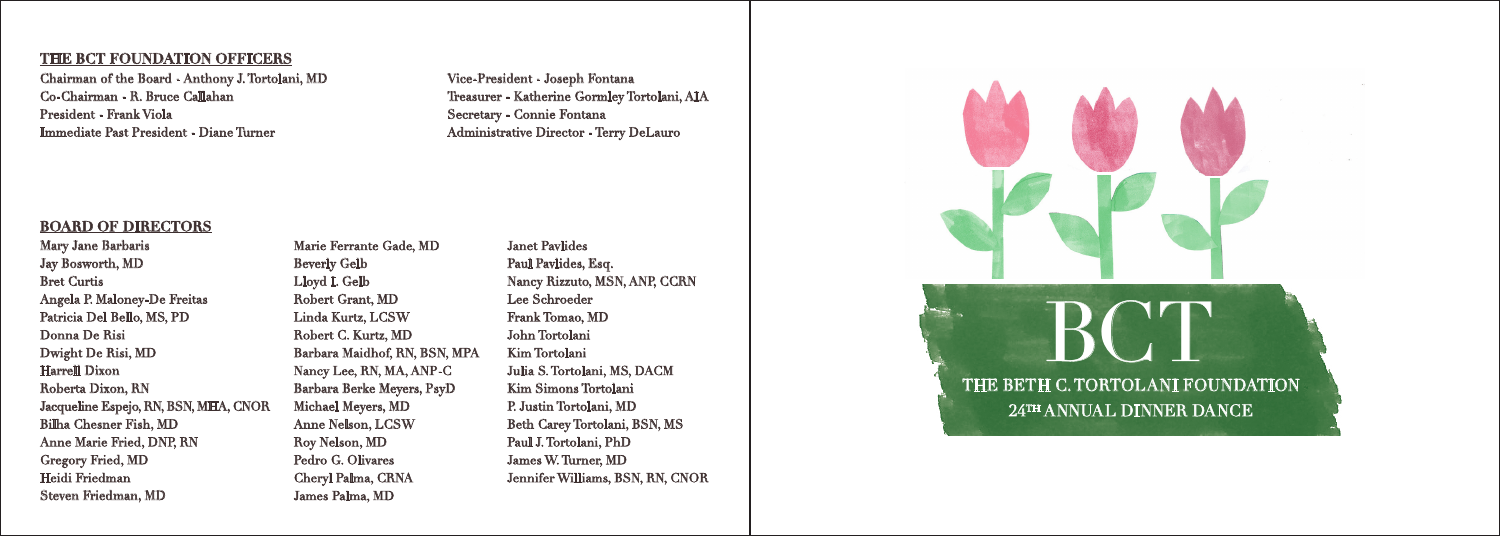With Special Acknowledgement To **PATRICIA DEL BELLO, MS, PD JACQUELINE ESPEJO, RN, BSN, MHA, CNOR** and **BARBARA MAIDHOF, RN, BSN, MPA** Honoring **RANDALL S. FEINGOLD, MD** and **RON ISRAELI, MD The 24th Annual Dinner Dance** 

The Board of Directors of **THE BETH C. TORTOLANI FOUNDATION** Invites You To

SATURDAY, MAY 21, 2022 6:00 p.m. Cocktails 7:00 p.m. Dinner and Dancing

TERRACE ON THE PARK 111th Street & 52nd Avenue, Queens, New York 11368

**\* Proof of COVID-19 Vaccination is Required to attend this event.**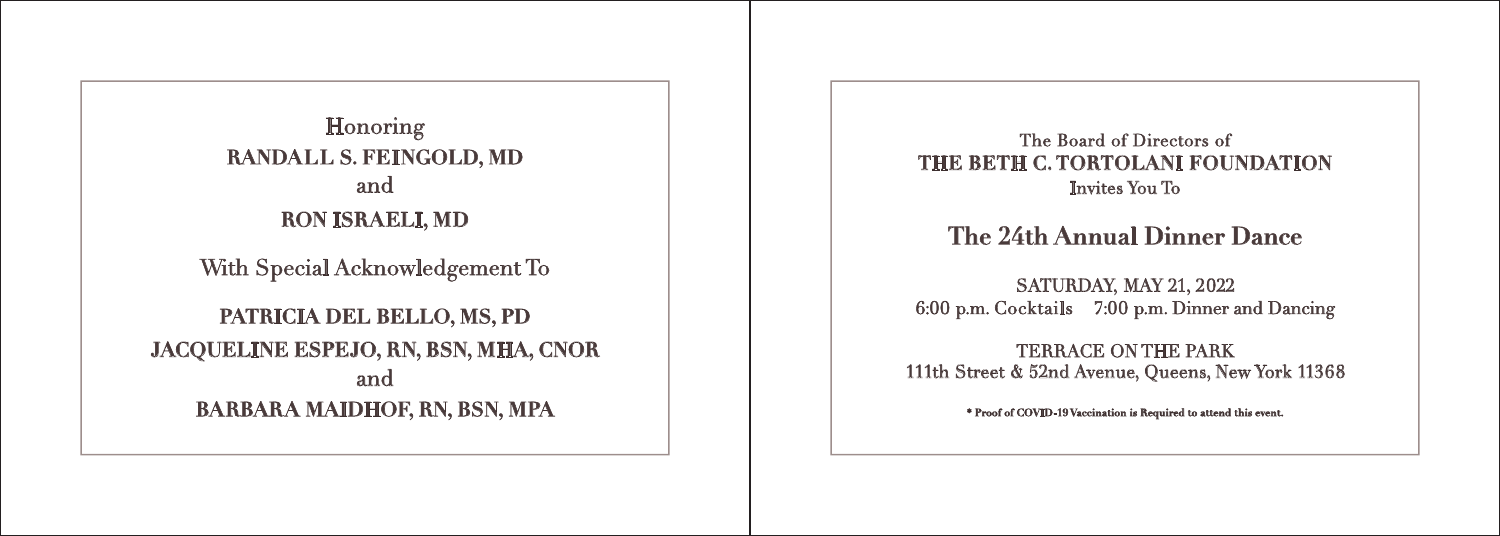# The Beth C. Tortolani Foundation **24th Annual Dinner Dance** Commemorative Journal



"Camera-ready" copy deadline is April 25, 2022. All text submitted must be clearly typed as "camera ready". For cover advertisements, please call to reserve. Do not fold, clip or staple journal ads.

| Back Outside Cover $\ldots$ (7" x 9") $\ldots$ $\ldots$ $\ldots$ $\ldots$ $\ldots$ $\ldots$ $\ldots$ \$3000 |  |
|-------------------------------------------------------------------------------------------------------------|--|
|                                                                                                             |  |
| Back Inside Cover $(7^{n} \times 9^{n})$ \$2500                                                             |  |
| Full Gold Page(7" x 9")  \$1500                                                                             |  |
|                                                                                                             |  |
|                                                                                                             |  |
| Full White Page (7" x 9")  \$ 900                                                                           |  |
| Half White Page (7" x 4.5") \$ 800                                                                          |  |
|                                                                                                             |  |
|                                                                                                             |  |
|                                                                                                             |  |

### **PACKAGES**

| Supreme Back Cover\$4300                             |  |
|------------------------------------------------------|--|
| Supreme Inside Cover \$3800                          |  |
| Supreme Gold $\ldots \ldots \ldots$ \$2800           |  |
| Supreme Silver\$2500                                 |  |
| Supreme $\text{pink} \dots \dots \dots \dots$ \$2300 |  |
| Deluxe Gold \$2000                                   |  |
| Deluxe Silver \$1700                                 |  |
| $D$ eluxe Pink $\ldots \ldots \ldots \ldots$ \$1500  |  |

Back Cover & 10 Dinner Dance Tickets Supreme Back Cover . . . . . . \$4300 Back Cover & 10 Dinner Dance Tickets<br>Supreme Inside Cover . . . . \$3800 Inside Cover & 10 Dinner Dance Tickets Gold Page & 10 Dinner Dance Tickets Silver Page & 10 Dinner Dance Tickets Pink Page & 10 Dinner Dance Tickets Gold Page & 4 Dinner Dance Tickets Silver Page & 4 Dinner Dance Tickets Pink Page & 4 Dinner Dance Tickets

If you have any questions or concerns regarding specifications or layout, please call: Terry DeLauro, Administrative Director, at (516) 783-5398 ~ terry.delauro@gmail.com